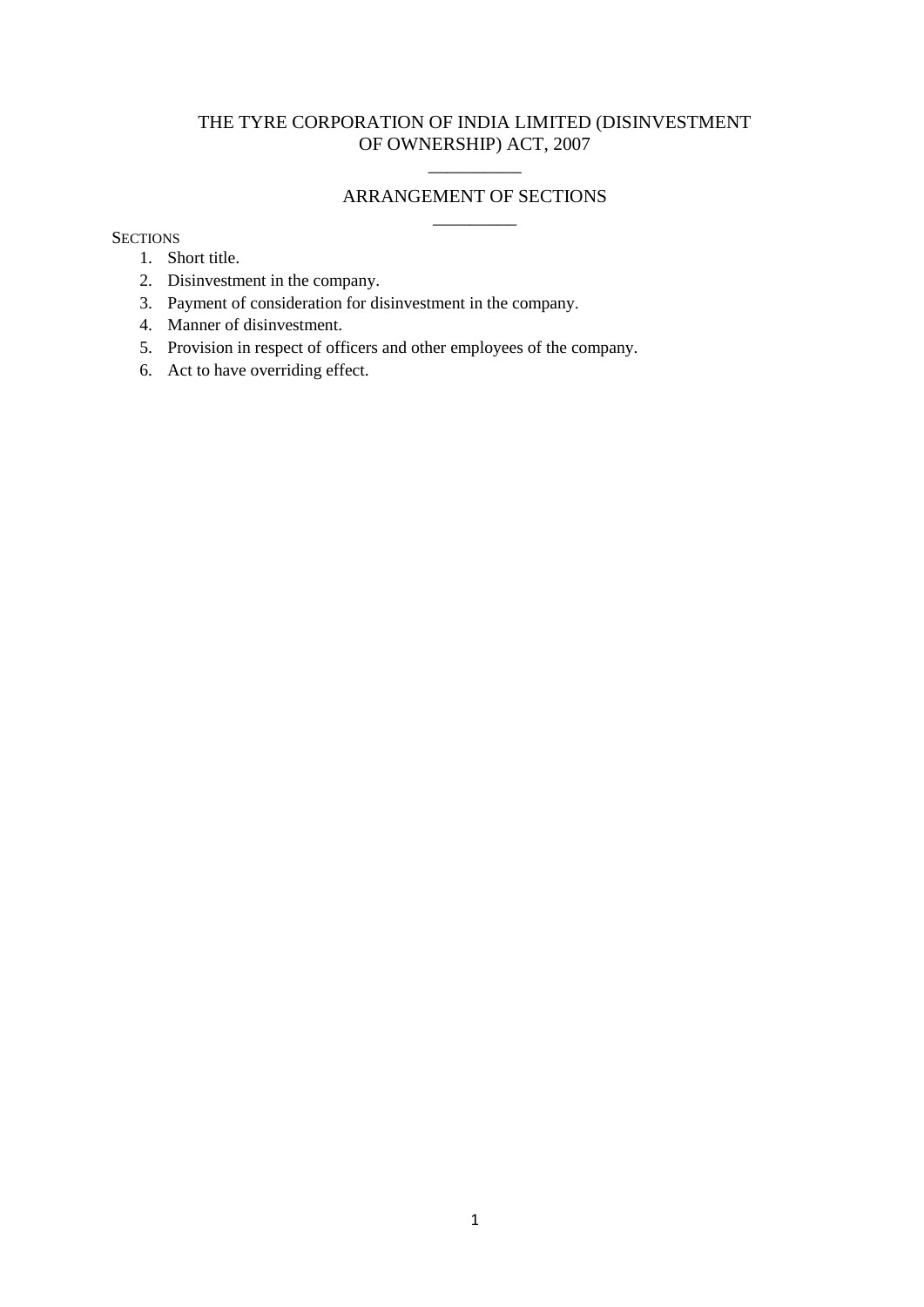### THE TYRE CORPORATION OF INDIA LIMITED (DISINVESTMENT OF OWNERSHIP) ACT, 2007

#### ACT NO. 50 OF 2007

[12*th December*, 2007.]

An Act to provide for disinvestment of Government's equity in the Tyre Corporation of India Limited and for matters connected therewith or incidental thereto.

WHEREAS the Inchek Tyres Limited and the National Rubber Manufacturers Limited, engaged in the manufacture, production and distribution of articles mentioned in the First Schedule to the Industries (Development and Regulation) Act, 1951, namely, tyres, tubes and other rubber goods, were nationalised under the Inchek Tyres Limited and National Rubber Manufacturers Limited (Nationalisation) Act, 1984 and transferred to, and vested in, the Tyre Corporation of India Limited, Calcutta from the 5th day of March, 1984;

AND WHEREAS for the purpose of securing optimum utilisation of the available facilities for the manufacture, production and distribution of tyres, tubes and other rubber goods, investment of large amount is necessary;

AND WHEREAS it is expedient to disinvest the Government's equity in the Tyre Corporation of India Limited, Kolkata to enable the private sector to have investment made to ensure that the interest of general public are served by the continuance of the manufacture, production and distribution of the aforesaid articles which are essential to the needs of the economy of the country.

BE it enacted by Parliament in the Fifty-eighth Year of the Republic of India as follows:**—**

**1. Short title.—**This Act may be called the Tyre Corporation of India Limited (Disinvestment of Ownership) Act, 2007.

**2. Disinvestment in the company.—**Where the Central Government, on the recommendations of the Board for Reconstruction of Public Sector Enterprises, is of the opinion that disinvestment is to be made in the Tyre Corporation of India Limited (hereinafter referred to as the company), it may pass an order providing for transfer, exchange or relinquishment of shares in the company to any person on such terms and conditions as may be agreed upon.

**3. Payment of consideration for disinvestment in the company.—**(*1*) For the transfer to, and vesting in, any person, the shares of the company, there shall be given to the Central Government by such person or in case such person is a company, by such company, such consideration, having regard to the optimum valuation of land, assets and liabilities of the company in accordance with a valuation method as specified by the Central Government.

(*2*) The manner of payment of consideration for transfer of shares of the company to the transferee shall be such as may be agreed upon between the transferor, the company and the transferee, the person or the company, as the case may be.

**4. Manner of disinvestment.—**The Central Government may, in its order made under section 2, specify that disinvestment of shares shall be effected by one or more of the following methods as may be specified in such order, namely:**—**

(*a*) by making a public offer or preferential allotment or private placement in accordance with such procedure as applicable in case of any other Government company;

(*b*) by directing the company to make further issue of equity capital to the members of the public or preferential allotment or private placement, as the case may be, in accordance with such procedure as applicable in case of the Government company.

**5. Provision in respect of officers and other employees of the company.—**(*1*) Every officer or other employee of the company, except the Chairman and Directors, serving in its employment immediately before the disinvestment of the company under this Act, shall continue in office or service after such disinvestment, on same terms and conditions as would have been admissible to him if there had